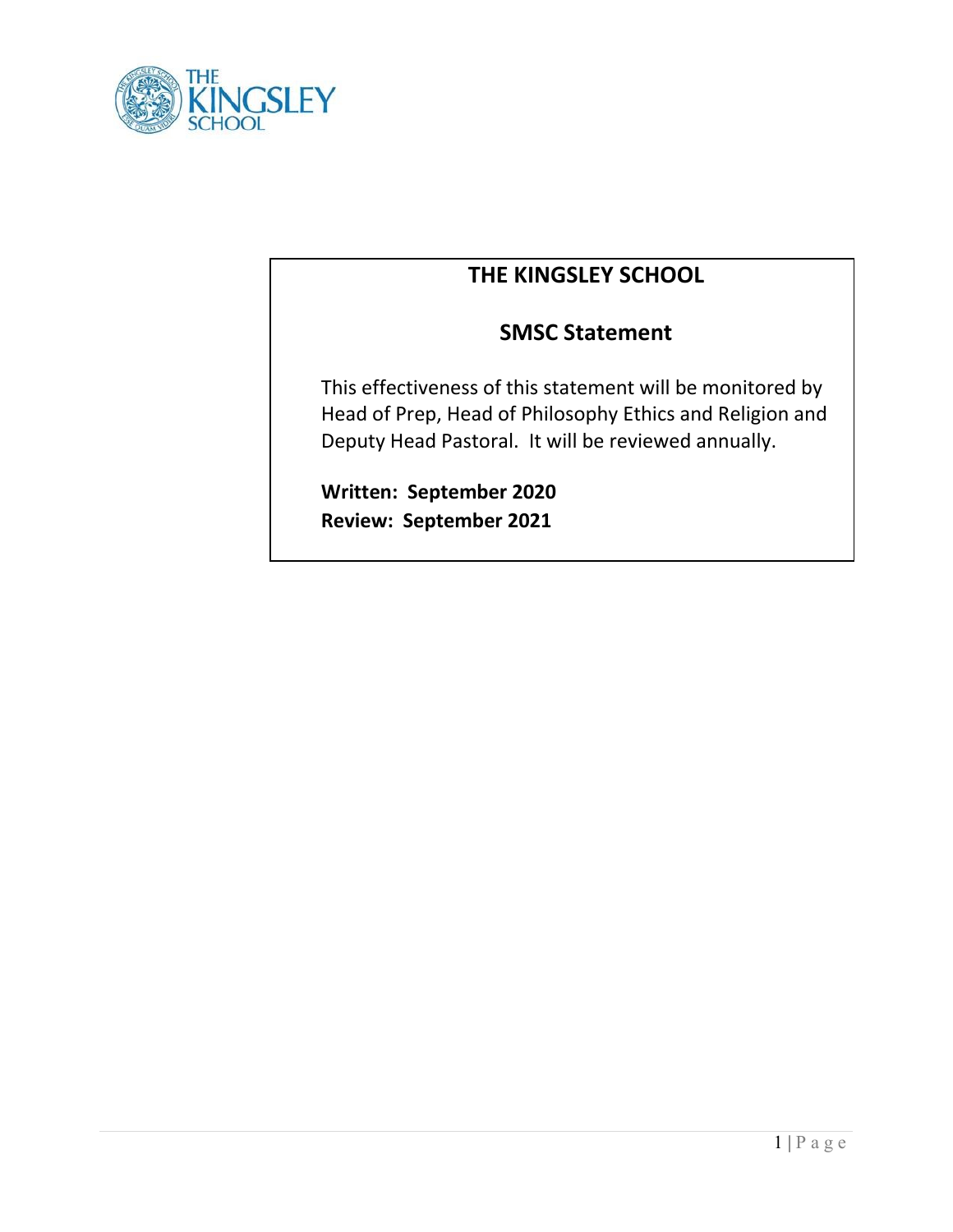

## **STATEMENT ON THE PROMOTION OF SPIRITUAL, MORAL, SOCIAL AND CULTURAL DEVELOPMENT**

This policy applies to all pupils at The Kingsley School, including those in the EYFS. School has an intrinsic part to play in pupils' spiritual, moral, social and cultural development because it is a vital part of pupil's personal growth, and the development of their sense of belonging to a community and a society locally, nationally and globally.

One of the aims of The Kingsley School is to encourage pupils to respect and value the diversity of our culture and society. We seek to foster an attitude of tolerance, value, inclusivity and mutual respect towards those from a culture and background different from their own. The Code of Conduct reminds the pupils to treat everyone with respect, and to take pride in their achievements and the achievements of others. Furthermore we try to establish a sense of responsibility towards the environment and forge effective partnerships with parents, other schools and the wider community.

In addition to developing spiritual, moral, social and cultural opportunities for students, we also ensure that the British Values of democracy, the rules of law, individual liberty and respect/tolerance are integrated throughout our ethos and aims.

## **SMSC in the Senior School**

Spiritual, moral, social and cultural awareness is promoted in a number of ways:

**The Philosophy, Ethics and Religion (PER) programme** encompasses a variety of topics which highlight the importance of belief within society and different cultures, the distinctive nature of different religions and how beliefs affect individuals' lives. Pupils learn how to respect opinions, understand their own beliefs and how these have impacted their own development. Pupils explore the laws surrounding current ethical issues, such as multiculturalism and Islamophobia; animal and human rights; prejudice and discrimination; importance of life and human relationships. They address these issues from a variety of religious and non-religious perspectives, including atheism and humanism as well as addressing their own opinions to enable them to gain a sense of how they make decisions about right and wrong

**The PSHEE and Citizenship programme** gives many opportunities to foster insight into the values and beliefs of others. Principles are emphasised which lead pupils to understand right from wrong, to value each individual, to learn tolerance and respect for others and to take responsibility for their own actions. Students are introduced to the UK's major political institutions and processes, and the principles of democracy, in a way which is at all times free from political bias. They learn about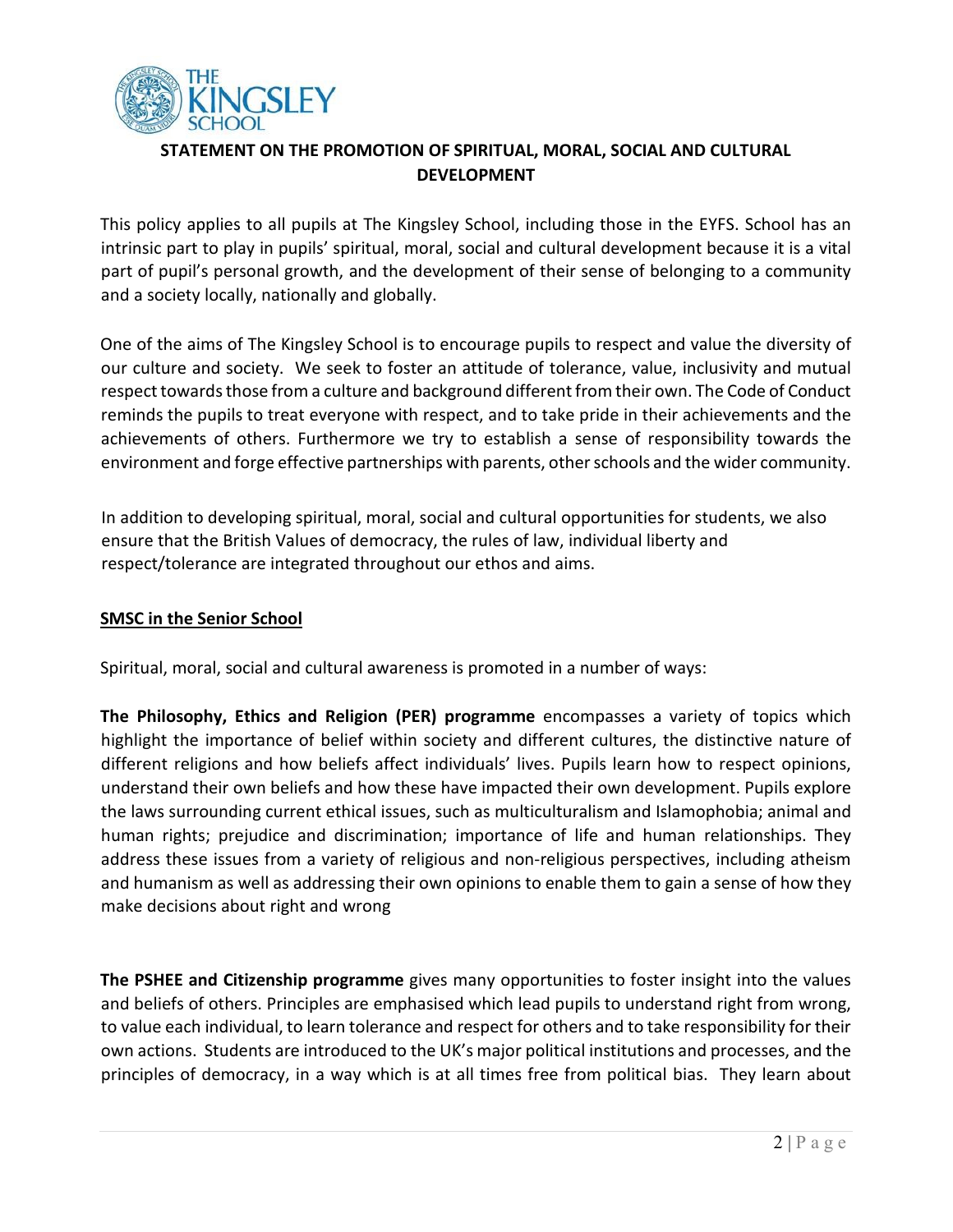

justice and the workings of the UK's legal system. They examine the rights and responsibilities of a UK citizen.

Through **assemblies** pupils are encouraged to develop an understanding of the significance of religion and spirituality, as well as the importance of morality, personal and social relationships, and rights and responsibilities. All girls take part in presenting assemblies to the whole school at least once a year, and the topics they select show an awareness of many spiritual, moral and cultural issues.

At Kingsley assemblies are opportunities for the whole school to gather together to

- Reflect on the wonder of the world around us;
- celebrate success, eg sports teams, music awards, competition winners, Duke of Edinburgh Award Scheme
- develop pride in the school and the achievements of its pupils, and to have a sense of belonging;
- encourage high standards of behaviour and mutual respect;
- foster links with the local community through presentations from representatives from local charities eg Plan UK, Myton Hospice, Guide Dogs for the Blind, Molly Olly's Wishes
- learn from a visiting speaker about the troubles and difficulties faced by those living in particular conditions eg girls and women around the world, victims of the Holocaust(s);
- experience the beliefs and practices of a variety of faiths including Christian, Buddhist, Sikh, Muslim or Jewish perspectives;
- hear about those who have shown by their lives or example great integrity, commitment or compassion;
- share in national and international events eg Holocaust Memorial Day; royal celebrations; the Olympics; International Women's Day, International Day of Languages, International Philosophy
- reflect upon contemporary social and moral issues;
- help pupils to develop a value framework

**Through the curriculum** pupils will be encouraged to develop attitudes of awe, wonder, reverence, compassion, self-respect, respect for others, integrity and commitment. They will come to understand significant aspects of their own culture, and that they are living in a world of rapid cultural change and ethnic diversity:

• in English the study of literature will enable pupils to gain knowledge and understanding of the English literary heritage and afford pupils the opportunity to discuss a whole range of social and moral issues – love, conflict, relationships, crime and punishment – and to explore other cultures through a range of selected texts;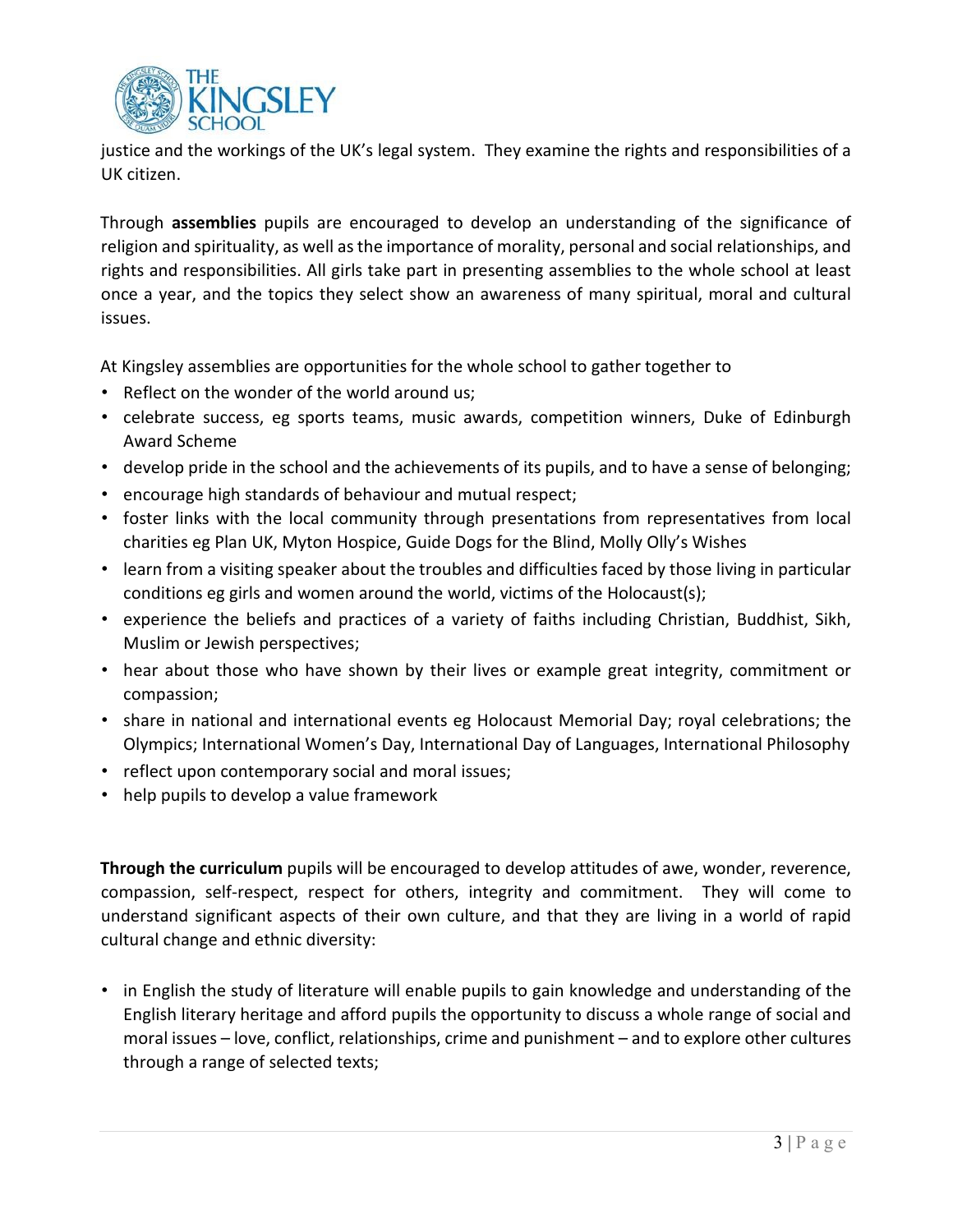

- in drama pupils can develop skills of co-operation, compromise, negotiation and assertiveness, in addition to exploring a range of social and moral issues;
- in music pupils can learn to appreciate music from a wide variety of cultures and traditions;
- in art pupils can be exposed to the aesthetic value of painting, and sculpture within a varied cultural tradition;
- in geography pupils can experience the awe and wonder of a volcanic eruption, the power of nature in flood and fire or the creation of natural wonders of great beauty;
- in history pupils follow the development of rights in the UK from Magna Carta 1215 to the Bill of Rights 1688, and the progress towards universal suffrage in 1928; they see the gradual transfer of power from monarchs to parliament; they learn of persecution and intolerance in Nazi Germany, and the integrity of humanity as personified by influential individuals and groups;
- in science discussion of the theory of evolution will provoke debate and promote reflection;
- in PE/Games pupils will experience the pleasures of working towards individual achievement and healthy life styles, as well as team success.

In **form time,** and during subject lessons**,** pupils learn social skills such as co-operation, group identity, sensitivity, empathy, and sympathy towards others. Form time is also an opportunity for pupils to learn self-control and listening skills, to share knowledge and to support each other, and to gain a sense of their rights and responsibilities, and the need to "do the right thing".

**Visits** to art galleries, museums, places of historical or literary significance, theatres, concerts or the ballet, help pupils to experience the aesthetic and to expand their appreciation of the diversity and richness of a range of cultural traditions. Sixth Form trips to the Houses of Parliament and the Bank of England help develop students' awareness of British institutions.

**Through charity fundraising**, within houses and year groups, where pupils work together to raise money for those who need help and support (examples include regular support such as Christmas Shoebox Appeals, national campaigns such as Amnesty Write for Rights, World Mental Health Awareness Day, Children in Need and Comic Relief, through the organisation by the Amnesty International group who raise money and awareness of human rights issues such as LGBTQ+ awareness and awareness of refugees and whole school annual campaigns such as Plan's Because I Am A Girl, and individual events chosen by forms or groups of girls related to their interests and circumstances).

**Extra-curricular activities** such as the World Challenge Expeditions promote an understanding of other cultures, traditions and social morals. The Duke of Edinburgh Award Scheme enables pupils to work as teams, supporting each other in a spirit of tolerance, and working towards a defined goal. The Challenge Scheme enables pupils to work with young people from other schools to become aware of the needs of their local community and how these may be met.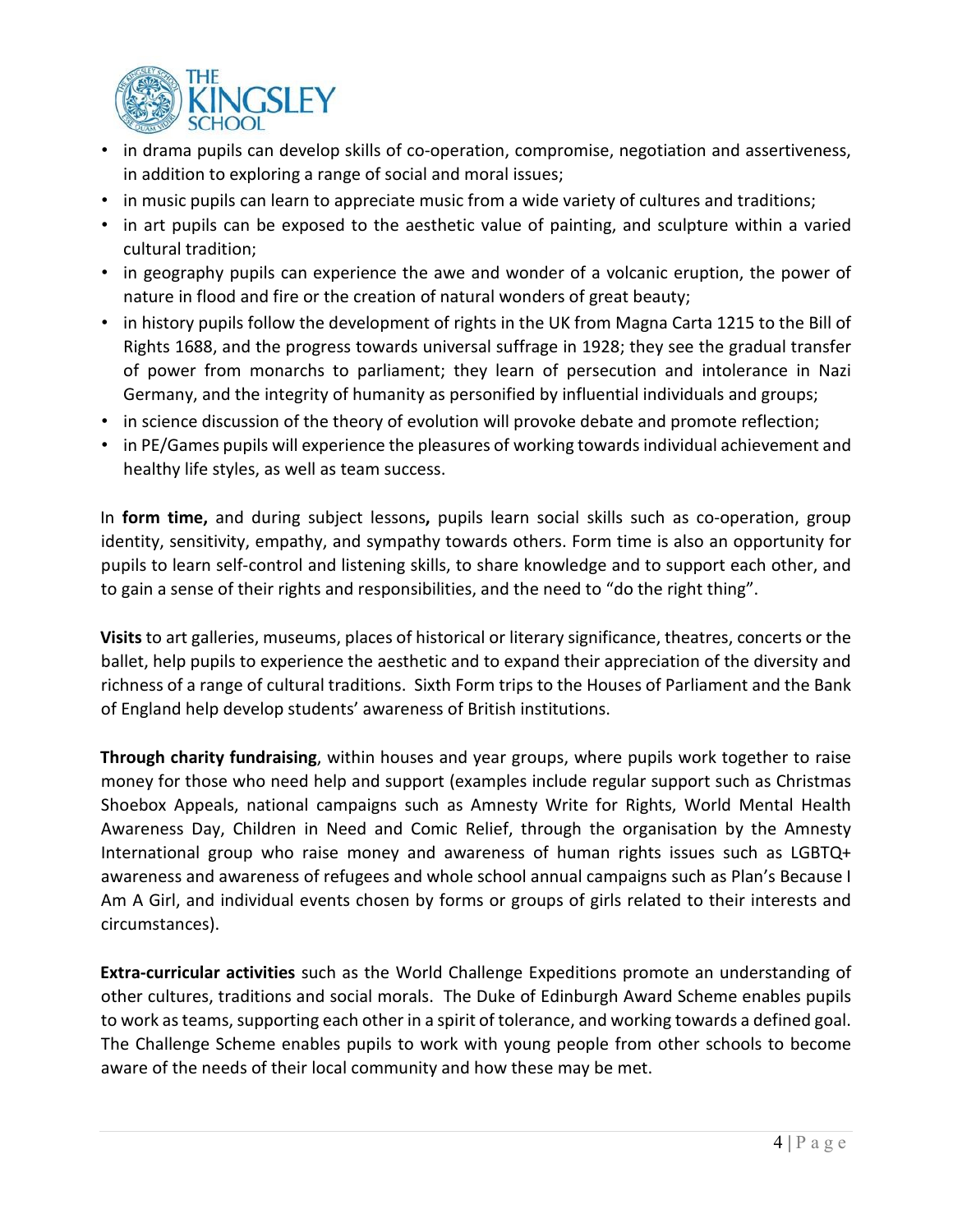

As a Round Square School we collaborate with other schools worldwide to share learning and cultural experiences, for example, a recent 'Postcard from your Country' on Zoom with a school from Japan.

## **SMSC in the Preparatory School and EYFS**

We recognise that a child's personal development plays an important role in their ability to learn and achieve. As such, we aim to provide opportunities that enable children to explore and develop spiritually, morally, socially and spiritually.

In the Preparatory School we consciously facilitate opportunities in these four areas in the following ways:

#### **Spiritual development**

- Through the PSHE programme and tutor time, pupil are given the opportunity to develop a set of values and principles which informs children's perspective on life and their patterns of behaviour.
- Through the PER programme of study, pupils are provided with an awareness of, understanding and respect for their own and others' beliefs.
- The opportunity for children to experience 'awe and wonder' through exploring natural environments, such as Forest School for EYFS.
- Links with our local parish church are developed through festivals such as Harvest, Christmas and Mothering Sunday, to give pupils the opportunity to become part of the extended community.
- Teachers promote learning styles which value pupils' questions and gives them space for their own thoughts, ideas and concerns so they can make connections between their learning and the context of their own lives.

## **Moral development**

- An opportunity for pupils to explore and understand human emotions and the way they impact on people through literacy, drama, music and dance.
- Providing a clear moral code for behaviour which is promoted consistently though all aspects of school; for example, Behaviour Policy, the Kingsley Code of Conduct, E-Safety learning and Anti-bullying learning.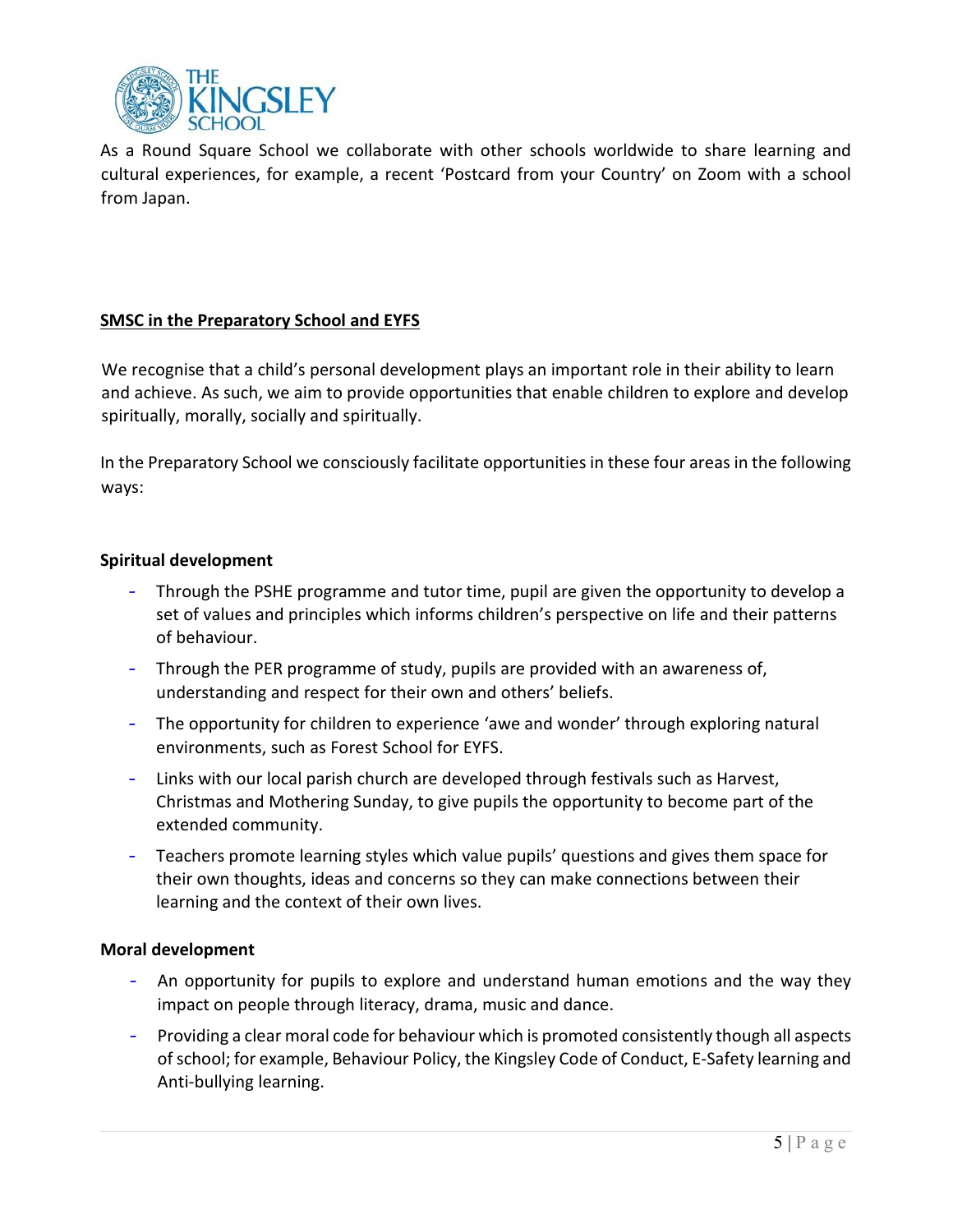

- Giving pupils opportunities to explore personal rights and responsibilities and to develop moral concepts and values throughout the curriculum; for example, during PER, history, literacy, drama.
- Extra-curricular activities, such as Student Voice, Year 6 leadership team, residential trips in Years 4 upwards and the 'Kingsley Big Sisters' and House Families programme encourage pupils into a wider view of their personal and community responsibilities.
- Rewarding expressions of moral insights and good behaviour through our school behaviour policy and reward system.
- Encouraging pupils to take responsibility for their actions; for example, respect for property, care for the environment and maintain the schools code of conduct.
- Providing children with models of virtue, through literature, history, science, art during learning in class, assemblies and through acts of worship.
- Reinforcing our school's values through assemblies, images, posters, classroom displays and exhibitions.

#### **Social development**

- Fostering a sense of community through involvement in community art projects, sports events, partnerships with local churches and supporting local charities and events, visits from role models from the community.
- Encouraging children to work co-operatively; for example, paired reading, house systems including House Families and our school council, Student Voice.
- Providing positive cooperative experiences; for example, sporting events, Christmas and Summer performances, Choir performances, Quiz club events.
- Providing children with role models from their community; for example, visits from firemen, police officers, 'seeing eye' dog trainers and older pupils both current and pupils who have moved on.
- Helping pupils to develop personal qualities which are valued in society; for example, thoughtfulness, honesty, respect, moral principles, independence, inter-dependence and self-respect.
- Encouraging children to challenge, when necessary and in appropriate ways, the values of a group or a wider community through public speaking training and assemblies which introduce children to positive role models.